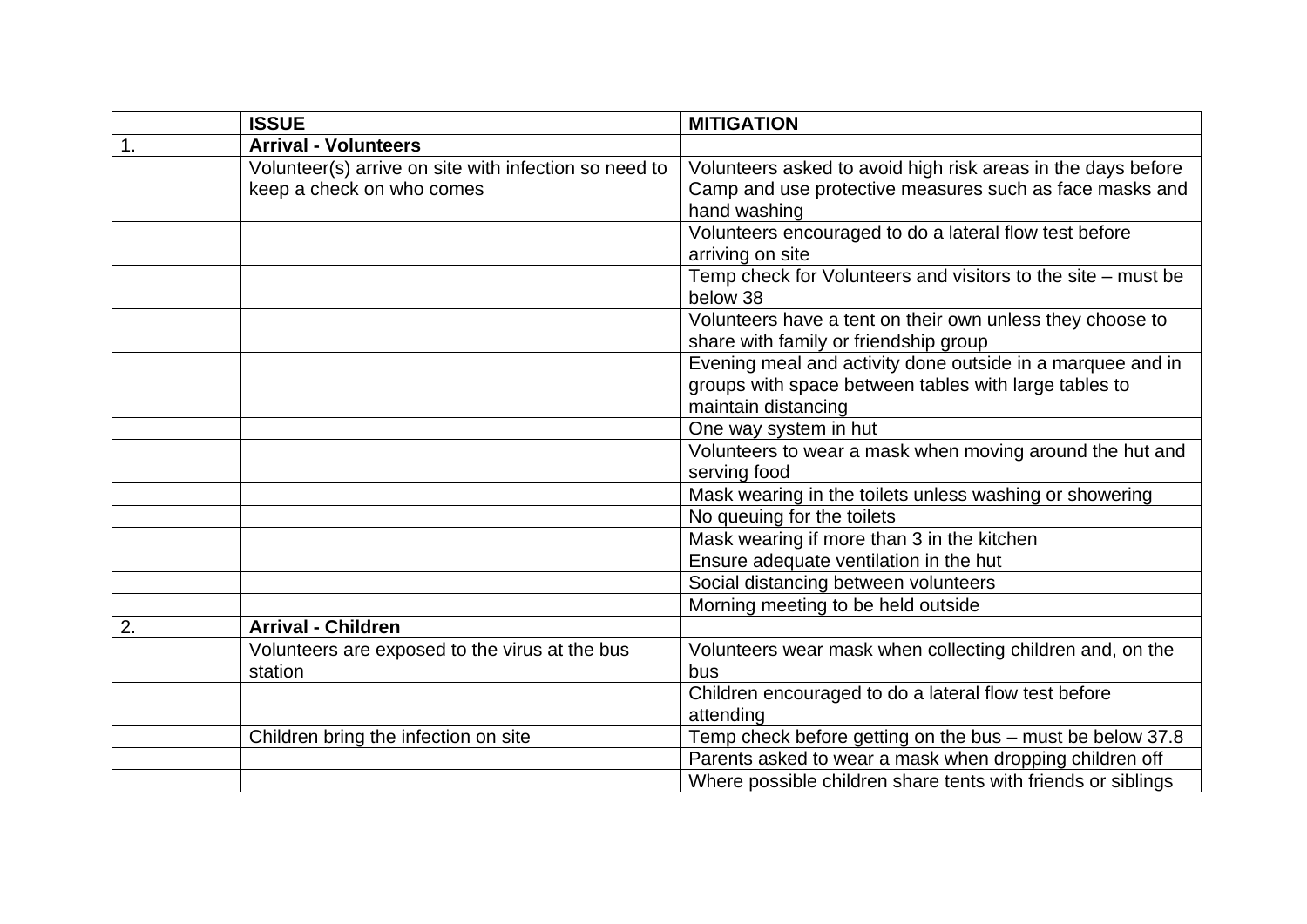|    |                                            | One adult per child for drop-off                               |
|----|--------------------------------------------|----------------------------------------------------------------|
|    |                                            | Social distancing at bus station between volunteers and        |
|    |                                            | parents/children                                               |
|    |                                            |                                                                |
|    |                                            | Children encouraged to wear a mask while on the bus and to     |
|    |                                            | sit in separate seats or in sibling groups                     |
|    |                                            |                                                                |
| 3. | <b>First afternoon</b>                     |                                                                |
|    | Close contact between children and between | Volunteers to maintain social distancing from children as      |
|    | children and volunteers                    | much as possible and wear a mask if this is not possible       |
|    |                                            | No welcome DVD in the hut so initial boundaries explained      |
|    |                                            | by Duncan and then expanded with group leaders                 |
|    |                                            | Group leaders to maintain social distancing when speaking      |
|    |                                            | to their group and avoid close contact and wear a mask if      |
|    |                                            | this is not possible.                                          |
|    |                                            | No more than 4 in a tent                                       |
| 4. | <b>During Camp - General</b>               |                                                                |
|    | Close contact between children and between | Temp checks for everyone each morning. If temp above 38        |
|    | children and volunteers                    | then isolate and do a lateral flow test. If positive send home |
|    | Infection not identified                   | Volunteers to maintain social distancing where possible or     |
|    |                                            | where a mask if close contact is unavoidable                   |
|    |                                            | Volunteers to wear a mask when moving around the hut,          |
|    |                                            | serving food and serving in the tuck shop                      |
|    |                                            | First aiders to wear mask and gloves when treating children    |
|    |                                            | Only one child at a time in first aid with chairs outside the  |
|    |                                            | tent to allow for queues                                       |
|    |                                            | Volunteers to wear a mask when dealing with behaviour of       |
|    |                                            | home sickness issues in the nurture tent                       |
|    |                                            | Activities outside as much as possible                         |
|    |                                            | When using the hut all doors and windows open, one way         |
|    |                                            | system, limited number of tables and chairs to allow           |
|    |                                            | distancing                                                     |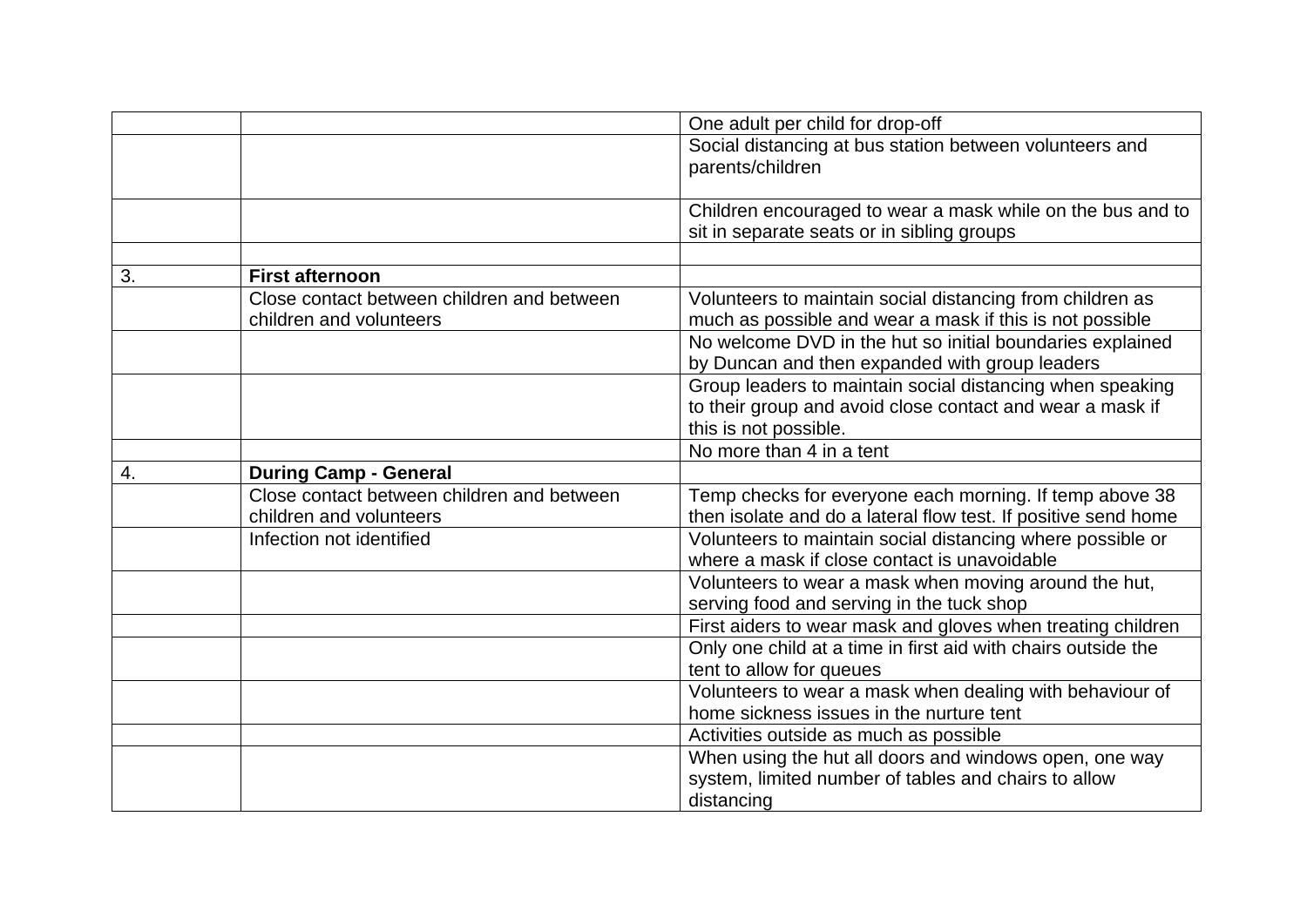|    |                                            | Only 2 activities in the hut at any one time at opposite sides |
|----|--------------------------------------------|----------------------------------------------------------------|
|    |                                            | of the room. Children to sit side by side rather than face to  |
|    |                                            | face                                                           |
|    |                                            | Children and volunteers to sanitise hands before any activity. |
|    |                                            | Bikes and bike safety equipment to be sanitised after each     |
|    |                                            | individual use.                                                |
|    |                                            | Cleansing of archery equipment between each user with          |
|    |                                            | sanitiser or wipes. Group leaders to wear a mask               |
|    |                                            | Tables set out in the hut and 20 x 20 to allow for distancing  |
|    |                                            | Hand gel in all areas and children asked to hand sanitise      |
|    |                                            | before using equipment                                         |
|    |                                            | Disposable and recyclable cups for children's drinks outside   |
|    |                                            | the hut to avoid reuse of cups                                 |
|    |                                            | Ensure adequate ventilation in the hut                         |
|    |                                            | Loudhailer alarm to be used to bring children together.        |
|    |                                            | Speaker element not to be used to avoid cross                  |
|    |                                            | contamination                                                  |
|    |                                            |                                                                |
| 5. | <b>During Camp - Mealtimes</b>             |                                                                |
|    | Close contact in the hut spreads infection | Breakfast to be staggered so only 30 in the hut at any one     |
|    |                                            | time. Volunteers to serve so no self service                   |
|    |                                            | Tables set up so that people sit side by side rather than face |
|    |                                            | to face and set with cutlery for each sitting.                 |
|    |                                            | Main meals to be served in 5 groups with only 2 groups in      |
|    |                                            | the hut at any one time. Queues outside the hut.               |
|    |                                            | Supper to be served in the hut and the 20 x 20 tent. Supper    |
|    |                                            | to be served at tables. 2 groups in the hut and 3 in the tent. |
|    |                                            | Lunch on last day in giant land with slide show on tent wall   |
|    |                                            | Morning and afternoon breaks served outside                    |
|    |                                            | One way system in the hut                                      |
|    |                                            | Hut doors and windows open                                     |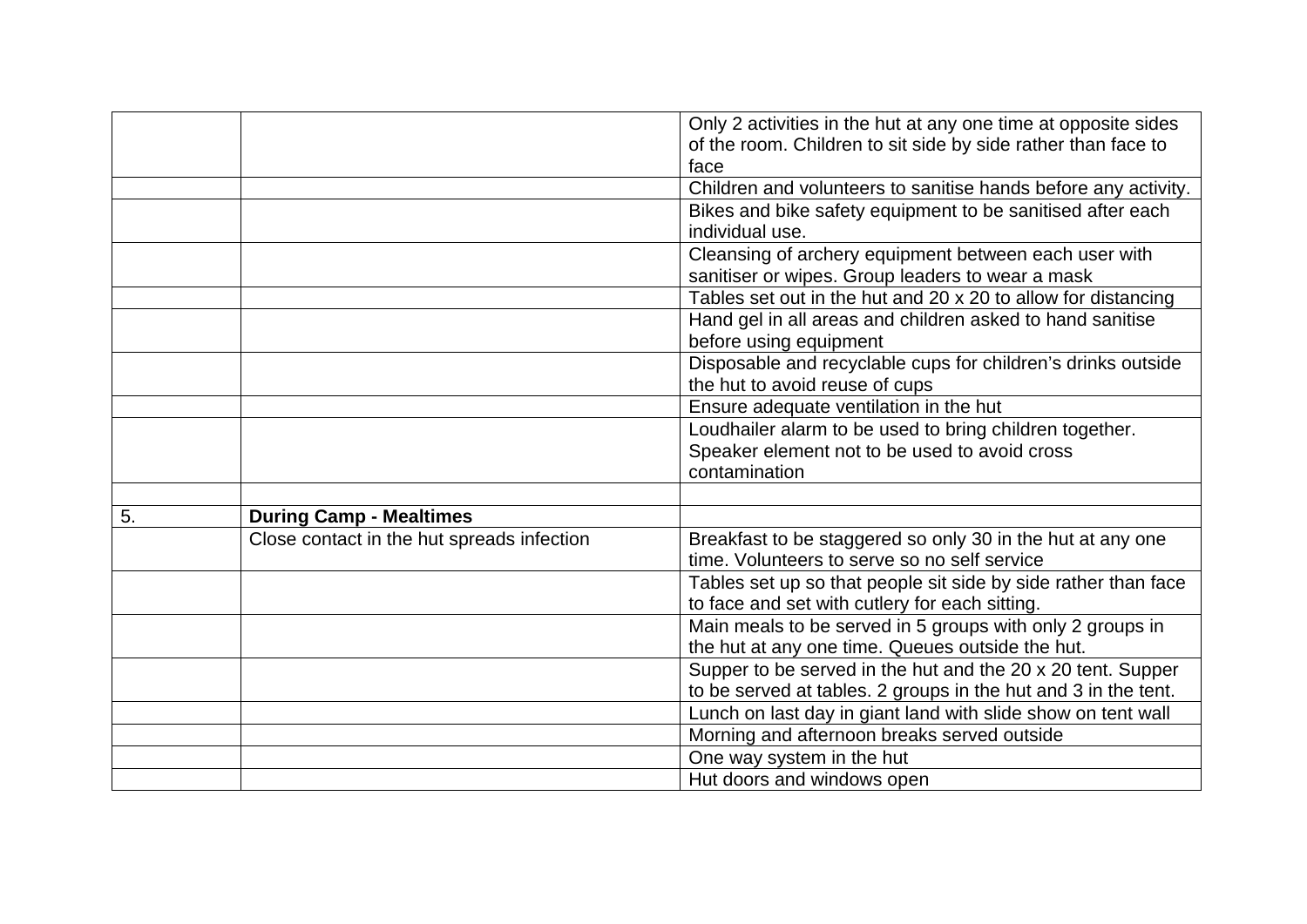|    |                                                | No sharing bowls of crisps. Individual packets to be provided      |
|----|------------------------------------------------|--------------------------------------------------------------------|
| 6. | During Camp - Toilets and Cleaning             |                                                                    |
|    | Close contact in the toilets                   | Full clean of toilets each lunch time                              |
|    | Infection is passed through shared equipment   | Cleaning of touchable surfaces in the toilets after breakfast,     |
|    |                                                | mid-morning, mid-afternoon, before and after supper                |
|    |                                                | Fogging cleaning of the hut after each meal                        |
|    |                                                | Volunteers to wear a mask in the toilet unless washing. No         |
|    |                                                | queuing inside for the toilet.                                     |
|    |                                                | Volunteers to clean the sink before they wash or brush their       |
|    |                                                | teeth to be sure that the sink is clean after the previous user    |
|    |                                                | No queuing inside the children's toilets.                          |
|    |                                                | Toilet for disabled to be use by boys and girls to increase        |
|    |                                                | availability of toilets                                            |
|    |                                                | Cleaning of touchable surfaces in giant land at each duty          |
|    |                                                | time                                                               |
|    |                                                | Disposable cups and dispensers to prevent children sharing         |
|    |                                                | cups. Cleaning of outside sink and cup dispensers                  |
|    |                                                | Regular cleaning of outside sink and cup dispensers                |
| 7. | <b>During Camp - Visitors</b>                  |                                                                    |
|    | Infection brought into Camp                    | Visitors will be asked to book an appointment slot if possible     |
|    |                                                | All visitors will be met at the entrance arch and asked to         |
|    |                                                | wear a mask and sanitise hands                                     |
|    |                                                | A log of visitors and contact details will be kept.                |
|    |                                                | Temperatures will be taken and visitors turned away if above<br>38 |
|    |                                                | Visitors will be briefed on Covid safety practice                  |
|    |                                                |                                                                    |
|    |                                                |                                                                    |
| 8. | <b>Disco and Campfire</b>                      |                                                                    |
|    | Close contact in the café, disco and camp fire | Café numbers limited to 15 at any one time with one way<br>system  |